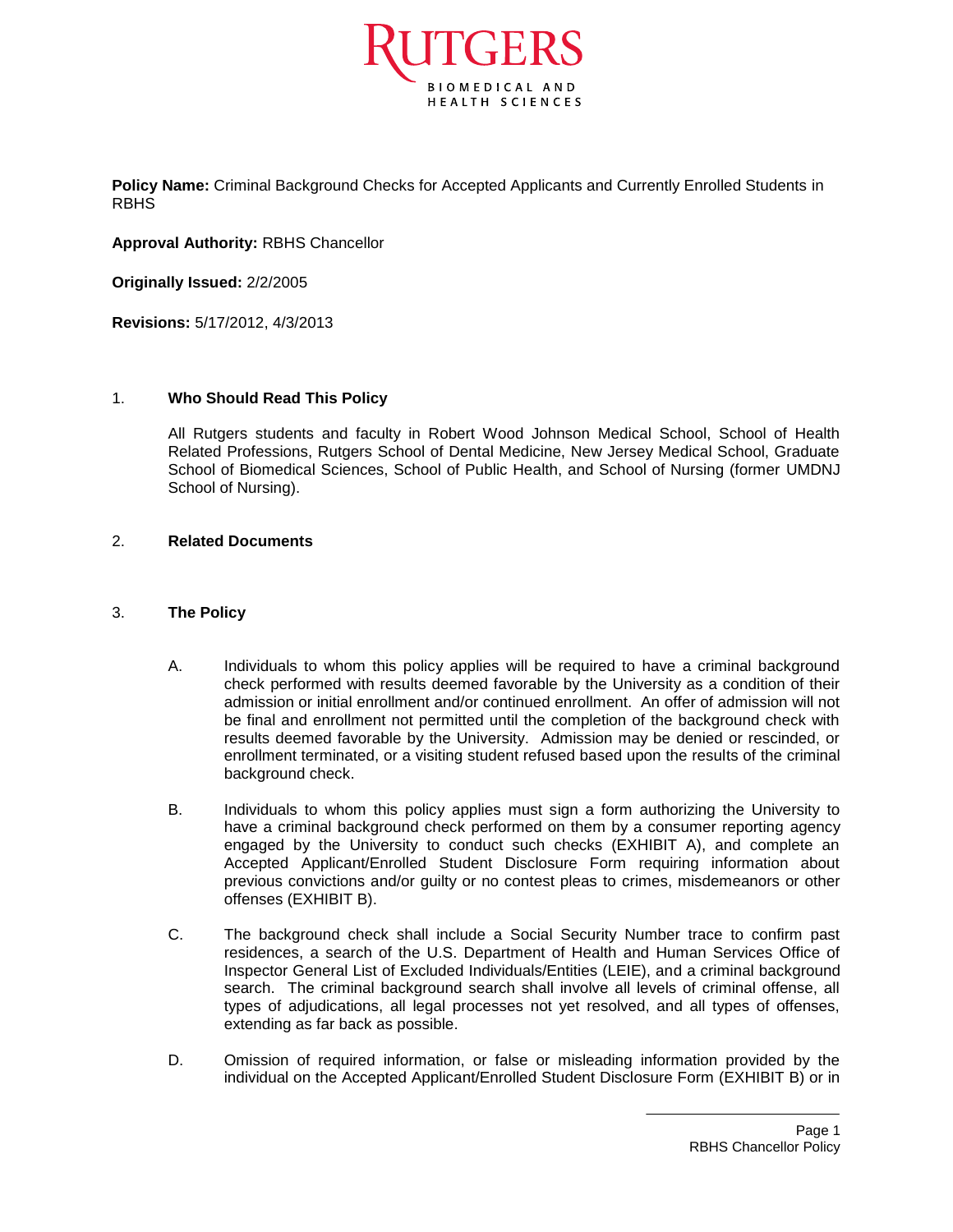any other communication with the University or its Schools may result in denial or rescission of admission, disciplinary action or dismissal.

E. The following statement shall be included on admissions application forms for all pertinent RBHS Schools and educational programs:

"I understand that, as a condition of admission, I may be required to authorize Rutgers to obtain criminal background check(s). I may also be required to obtain a background check myself or authorize clinical training facilities to conduct this check, and to permit the results to be provided by the reporting agency to Rutgers and/or to clinical facilities. If I am offered admission, the offer will not be considered final and I will not be permitted to enroll until completion of my background check, with results deemed favorable by Rutgers. If the results of the background check(s) are not deemed favorable by Rutgers , or if information received indicates that I have provided false or misleading statements, have omitted required information, or in any way am unable to meet the requirements for completion of the program, the admission may be denied or rescinded, or I may be disciplined or dismissed."

F. Each pertinent School will inform potential applicants, enrolled students and visiting students that criminal background checks may be performed by means of an announcement in the catalog, student handbook, bulletin or any other pertinent informational materials, stating that:

"As a condition of admission and continued enrollment, students may be required to authorize Rutgers to obtain criminal background check(s). Students may also be required to obtain a background check themselves or authorize clinical training facilities to conduct this check, and to permit the results to be provided by the reporting agency to Rutgers and/or to clinical facilities. Offers of admission will not be considered final and enrollment will not be permitted until completion of the background check, with results deemed favorable by Rutgers. If the results of the background check(s) are not deemed favorable by Rutgers, or if information received indicates that the student has provided false or misleading statements, has omitted required information, or in any way is unable to meet the requirements for completion of the program, the admission may be denied or rescinded, or the student may be disciplined or dismissed. Students must also agree to notify the School of any convictions, guilty pleas or no contest pleas to any crime, misdemeanor or other offense and of any arrests, charges or investigations by any law enforcement authorities or professional licensing authority, which occur subsequent to the applicant's/student's submission of the Accepted Applicant/Enrolled Student Disclosure Form. Notification is required the next business day following the reportable event. If next day reporting is not feasible, the student must notify the School as soon as possible, and in no event later than ten working days following the event."

- G. The University will consider criminal background check reports that were originally performed for educational or employment purposes at another institution or agency in lieu of checks performed by Rutgers if these checks were performed within one year of enrollment for applicants for admission, or within one year of the current academic term for enrolled or visiting students, and if these checks were as comprehensive as those performed by the agency engaged by the University. These reports must be sent directly from the agency or institution for which the criminal background check was performed to the accepted applicant's/enrolled student's RBHS School. The University reserves the right to require an additional criminal background check performed by a consumer reporting agency approved by the University.
- H. RBHS students who have had a break in enrollment (e.g., withdrawal, leave of absence, suspension) of more than twelve months may, at the discretion of the school, be required to have a criminal background check performed with results deemed favorable by the University as a condition of their return.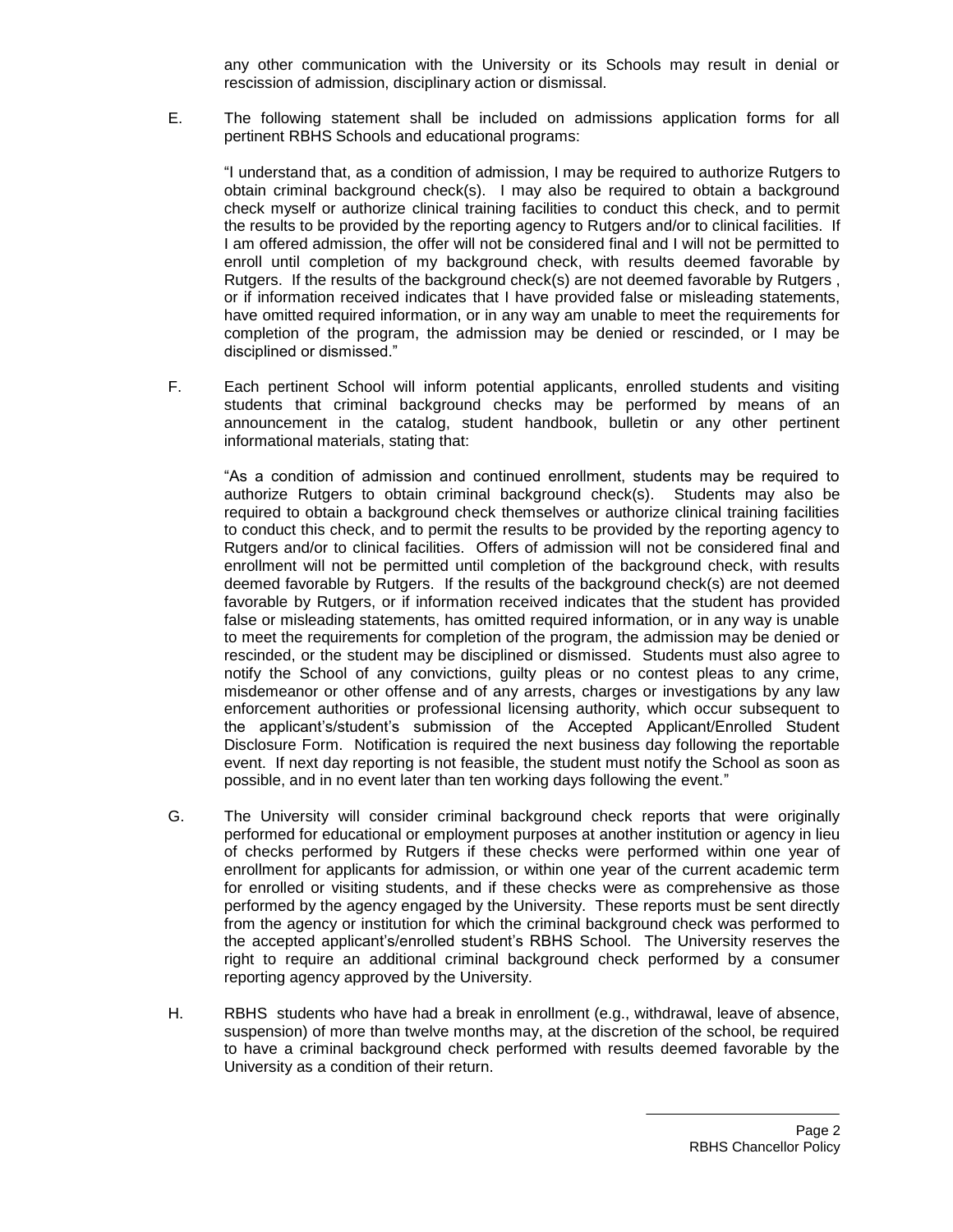- I. If the background check report reveals information of concern which the University may deem unfavorable, the School will provide the accepted applicant or enrolled or visiting student a copy of the report and the document "A Summary of Your Rights Under the Fair Credit Reporting Act" (EXHIBIT C), and require the individual to provide a detailed written description and explanation of the information contained in the report along with appropriate documentation, specifically police reports. (EXHIBITS D and E are sample letters for this purpose.) This information must be returned to the School within 10 working days of the date the communication is sent to the individual, or another date specified by the School in its communication with the individual. The University may also independently seek to obtain additional information, such as a copy of the original criminal charge, in order to corroborate the individual's explanation.
- J. The University, as represented by the University Office of Academic Affairs, the Office of General Counsel, The RBHS Chancellors' Office, and a School official, will review the report, the accepted applicant's/enrolled student's explanation and any supplementary information, and will consider factors such as: the nature and seriousness of the offense, the circumstances under which the offense occurred, relationship between the duties to be performed as part of the educational program and the offense committed, the age of the person when the offense was committed, whether the offense was an isolated or repeated incident, the length of time that has passed since the offense, past employment and history of academic or disciplinary misconduct, evidence of successful rehabilitation, and the accuracy of the information provided by the accepted applicant in the application materials, Disclosure Form or other materials. If the University deems the background check information unfavorable, or if the information received indicates that the accepted applicant/enrolled student is in any way unable to meet the requirements for completion of the program, or if the individual fails to provide additional documentation as required, an offer of admission may be denied or rescinded, or an enrolled student may be disciplined or dismissed, or a visiting student refused. (See Section K below.) Unresolved criminal charges in the background check or delay by the individual in providing additional documentation as required may necessitate postponement of the University's final decision pending the outcome of the matter.
- K. Some University-affiliated clinical facilities may require disclosure of a student's criminal background check report prior to permitting the student to participate in the educational program at the facility. When a student's educational program includes participation at such clinical facilities, the University will disclose to the facility any items reported on the student's background check report, without identifying the student. If the facility then agrees to accept the student and requires disclosure of the student's name, or if disclosure of criminal background information would likely identify the student, the University will advise the student of the need to disclose the student's identity and the contents of the background report with supplementary materials, and will seek the student's written authorization to do so. (See EXHIBIT F, sample letter to obtain student consent to disclose to clinical facilities.) If the student refuses to consent to disclosure to the facility, the School may permit the student to participate at an alternate clinical site, if available and appropriate to the program. If no such site is available and appropriate, the student will be advised that he/she may not be able to fulfill the essential functions of the program and is at risk for dismissal.
- L. If an accepted applicant's admission is denied or rescinded, or an enrolled student is subject to an adverse action, or a visiting student refused based on information obtained from a criminal background report, the accepted applicant or enrolled student will be advised of the name and address of the consumer reporting agency that furnished the report, and of the right to dispute the accuracy or completeness of any information contained in the report by contacting the consumer reporting agency directly. (See EXHIBIT H for a sample letter withdrawing an offer of admission, EXHIBIT I for a sample letter withdrawing an offer of admission when applicant has not provided required documents about information of concern, and EXHIBIT C for a copy of "A Summary of Your Rights Under the Fair Credit Reporting Act.")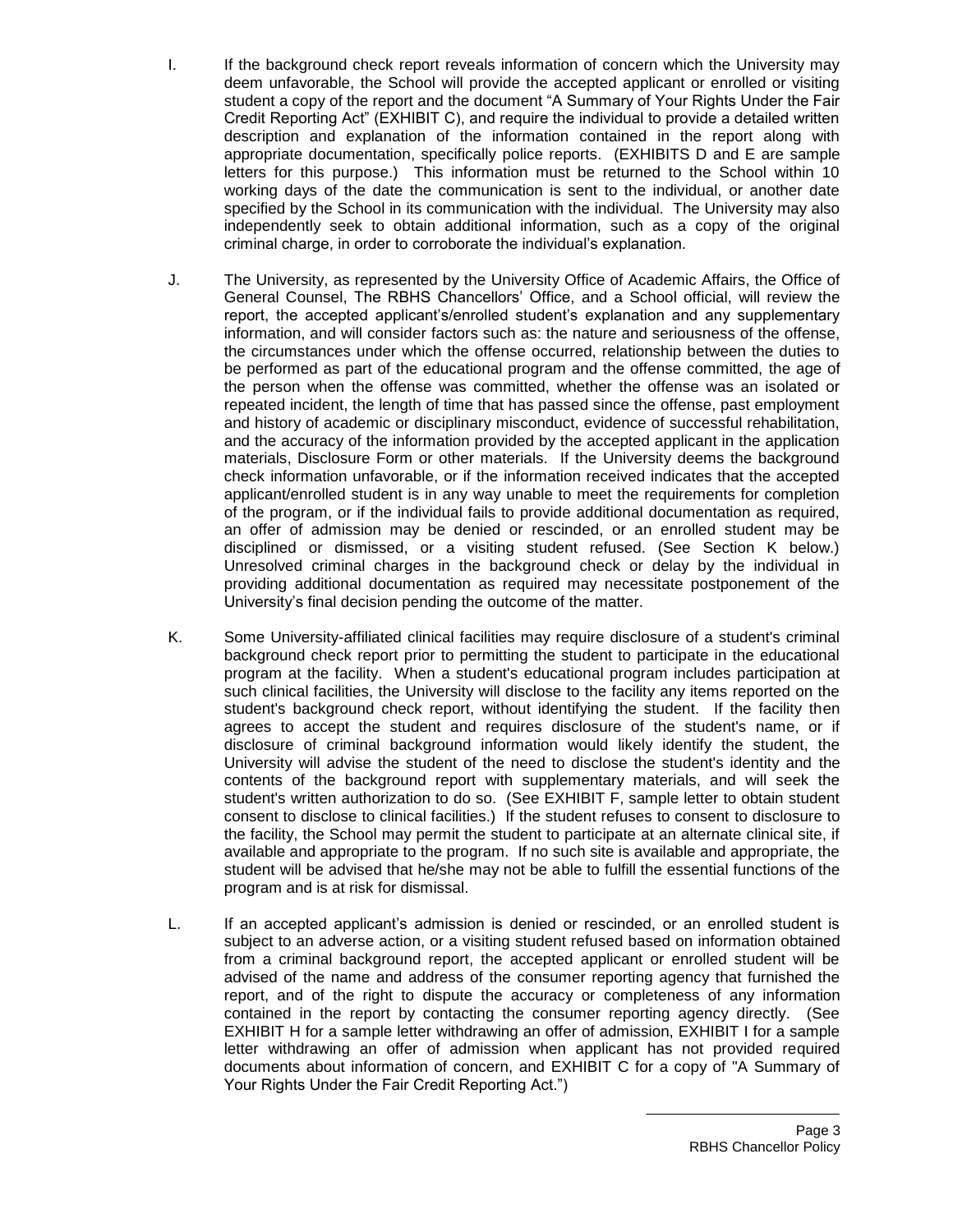- M. If the University decides, based upon the individual's written description, explanation and documentation about information contained in a criminal background check, that the results of the check are deemed favorable, the individual shall be informed that the University's positive decision is not a guarantee that every clinical facility will permit the student to participate in its portion of the educational program in the future, or that any state will accept the individual as a candidate for registration, permit or licensure. (See EXHIBIT J, sample letter advising accepted applicant or enrolled student of positive decision after review of items of concern.)
- N. Criminal background check reports will be maintained securely, confidentially and separately from an admission file or a student's academic file. Criminal background check reports must be maintained for a period of at least five years after graduation or separation from the University for enrolled students, and for at least five years after last activity involving applicants.
- O. The following language should ordinarily be included in Memoranda of Understanding with clinical facilities:

"If the Facility requires evidence of criminal background checks for students engaged in training at the Facility, the Facility agrees that it will either permit University students to participate in training pursuant to this Agreement based on the University's statement that a criminal background check with outcome deemed acceptable by the University was completed either at the time of admission or prior to the student's enrollment in clinical coursework, or conduct its own criminal background check on each student at its sole expense."

P. If required by a clinical facility, the following language may be included in Memoranda of Understanding, if given prior approval by the University Office of Academic Affairs:

"The Facility requires evidence of criminal background checks for students engaged in training at the Facility. Students with criminal background checks deemed favorable by the University will be recommended for placement at Facility. Upon request, Facility may review any findings of concern that were deemed favorable by the University without identification of the student. If such findings of concern are acceptable to Facility and Facility agrees to accept student for clinical placement, University will identify the student if specifically requested by the Facility, after student consent is obtained."

# V. EXHIBITS

- A. Accepted Applicant/Enrolled Student Authorization for Criminal Background Check
- B. Accepted Applicant/Enrolled Student Disclosure Form
- C. "A Summary of Your Rights Under the Fair Credit Reporting Act"
- D. Sample letter from a School to an accepted applicant for admission accompanying a criminal background check report containing information of concern and requesting additional information
- E. Sample letter from a School to an enrolled student accompanying a criminal background check report containing information of concern and requesting additional information
- F. Sample letter from a School to an accepted applicant or enrolled student in which consent is sought to disclose criminal background check reports to clinical facilities
- G. Sample letter from a School to an enrolled student dismissing the student after review of items of concern from a criminal background check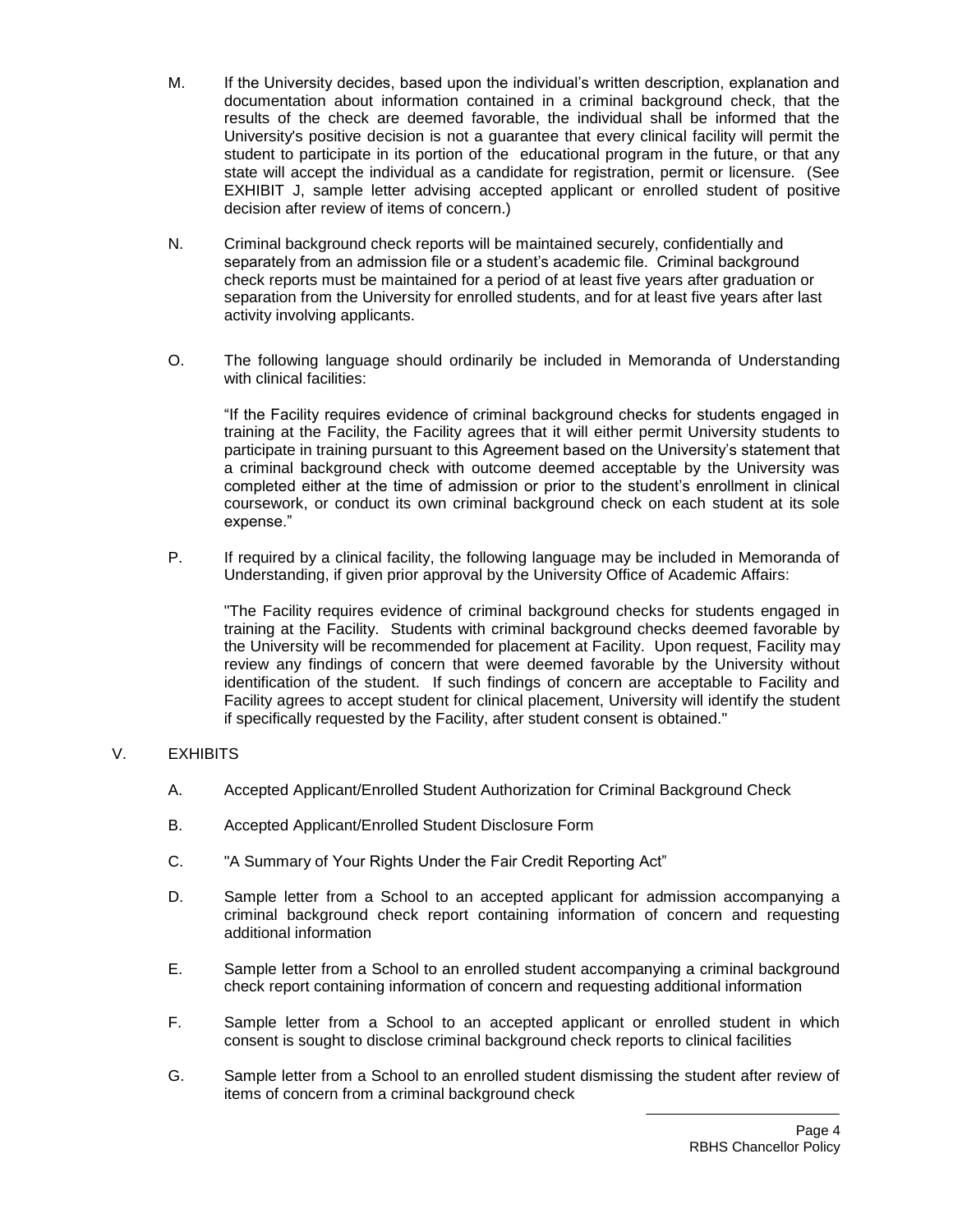- H. Sample letter from a School to an accepted applicant for admission withdrawing an initial offer of admission
- I. Sample letter from a School to an applicant accepted for admission withdrawing an offer of admission when applicant has not provided required documents about information of concern from a criminal background check
- J. Sample letter advising accepted applicant or enrolled student of positive decision after review of items of concern from a criminal background check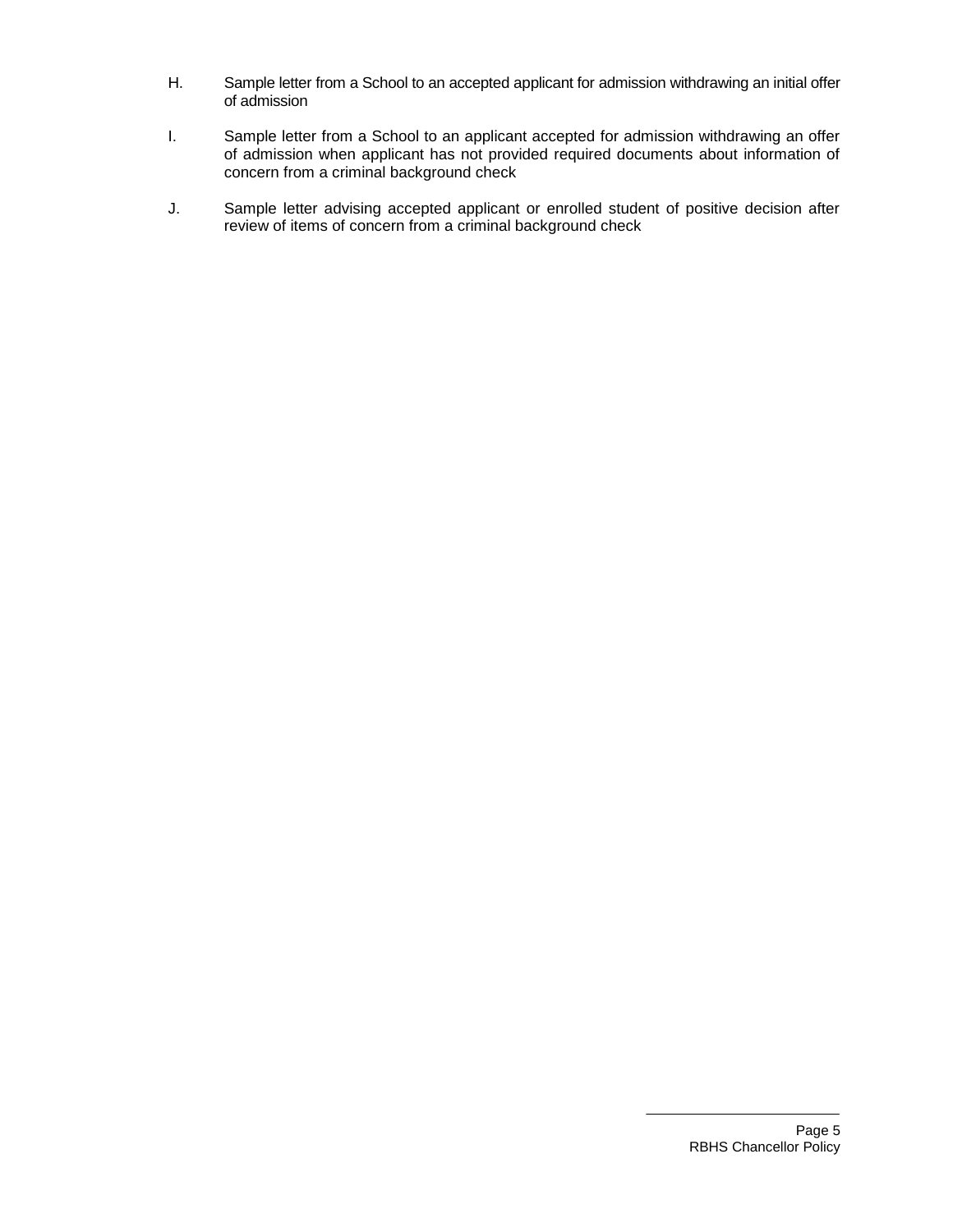### EXHIBIT A

#### *(Print on School's stationery)*

#### **Accepted Applicant/Enrolled Student Authorization for Criminal Background Check**

In order to complete your educational program at Rutgers Biomedical and Health Sciences (RBHS) , the performance of a completed criminal background check is required. Some University-affiliated clinical facilities may require disclosure of a student's criminal background check report prior to permitting the student to participate in the educational program at the facility. Rutgers engages the services of a consumer reporting agency to conduct this background check. Authorization to conduct this background check and results deemed favorable by Rutgers are conditions for admission and continued enrollment. Please complete the following authorization:

I hereby authorize Rutgers to obtain consumer reports (criminal background check) in order to satisfy the requirements of my educational program. I will be informed if my offer of admission is denied or rescinded or if my enrollment is terminated because of information obtained from the consumer reporting agency; in that event, upon my written request, the consumer reporting agency will provide me with a copy of the report and a "Summary of Your Rights Under the Fair Credit Reporting Act." (FCRA 15 U.S.C. 1681 et seq.)

| Na<br><br><br>--- |  |
|-------------------|--|
| .,                |  |

Other name(s) used *(please print):*\_\_\_\_\_\_\_\_\_\_\_\_\_\_\_\_\_\_\_\_\_\_\_\_\_\_\_\_\_ Date of birth: \_\_\_\_\_\_\_\_\_\_\_\_\_\_

Current address and former addresses for the past 10 years. Include address, town, state and zip code. *Please print:*

\_\_\_\_\_\_\_\_\_\_\_\_\_\_\_\_\_\_\_\_\_\_\_\_\_\_\_\_\_\_\_\_\_\_\_\_\_\_\_\_\_\_\_\_\_\_\_\_\_\_\_\_\_\_\_\_\_\_\_\_\_\_\_\_\_\_\_\_\_\_\_\_\_\_\_\_\_\_\_

\_\_\_\_\_\_\_\_\_\_\_\_\_\_\_\_\_\_\_\_\_\_\_\_\_\_\_\_\_\_\_\_\_\_\_\_\_\_\_\_\_\_\_\_\_\_\_\_\_\_\_\_\_\_\_\_\_\_\_\_\_\_\_\_\_\_\_\_\_\_\_\_\_\_\_\_\_\_\_

\_\_\_\_\_\_\_\_\_\_\_\_\_\_\_\_\_\_\_\_\_\_\_\_\_\_\_\_\_\_\_\_\_\_\_\_\_\_\_\_\_\_\_\_\_\_\_\_\_\_\_\_\_\_\_\_\_\_\_\_\_\_\_\_\_\_\_\_\_\_\_\_\_\_\_\_\_\_

\_\_\_\_\_\_\_\_\_\_\_\_\_\_\_\_\_\_\_\_\_\_\_\_\_\_\_\_\_\_\_\_\_\_\_\_\_\_\_\_\_\_\_\_\_\_\_\_\_\_\_\_\_\_\_\_\_\_\_\_\_\_\_\_\_\_\_\_\_\_\_\_\_\_\_\_\_\_\_

\_\_\_\_\_\_\_\_\_\_\_\_\_\_\_\_\_\_\_\_\_\_\_\_\_\_\_\_\_\_\_\_\_\_\_\_\_\_\_\_\_\_\_\_\_\_\_\_\_\_\_\_\_\_\_\_\_\_\_\_\_\_\_\_\_\_\_\_\_\_\_\_\_\_\_\_\_\_

\_\_\_\_\_\_\_\_\_\_\_\_\_\_\_\_\_\_\_\_\_\_\_\_\_\_\_\_\_\_\_\_\_\_\_\_\_\_\_\_\_\_\_\_\_\_\_\_\_\_\_\_\_\_\_\_\_\_\_\_\_\_\_\_\_\_\_\_\_\_\_\_\_\_\_\_\_\_\_

\_\_\_\_\_\_\_\_\_\_\_\_\_\_\_\_\_\_\_\_\_\_\_\_\_\_\_\_\_\_\_\_\_\_\_\_\_\_\_\_\_\_\_\_\_\_\_\_\_\_\_\_\_\_\_\_\_\_\_\_\_\_\_\_\_\_\_\_\_\_\_\_\_\_\_\_\_\_

\_\_\_\_\_\_\_\_\_\_\_\_\_\_\_\_\_\_\_\_\_\_\_\_\_\_\_\_\_\_\_\_\_\_\_\_\_\_\_\_\_\_\_\_\_\_\_\_\_\_\_\_\_\_\_\_\_\_\_\_\_\_\_\_\_\_\_\_\_\_\_\_\_\_\_\_\_\_

Current:

Previous:

Previous:

Previous:

*Attach additional pages if needed.*  $Signature:$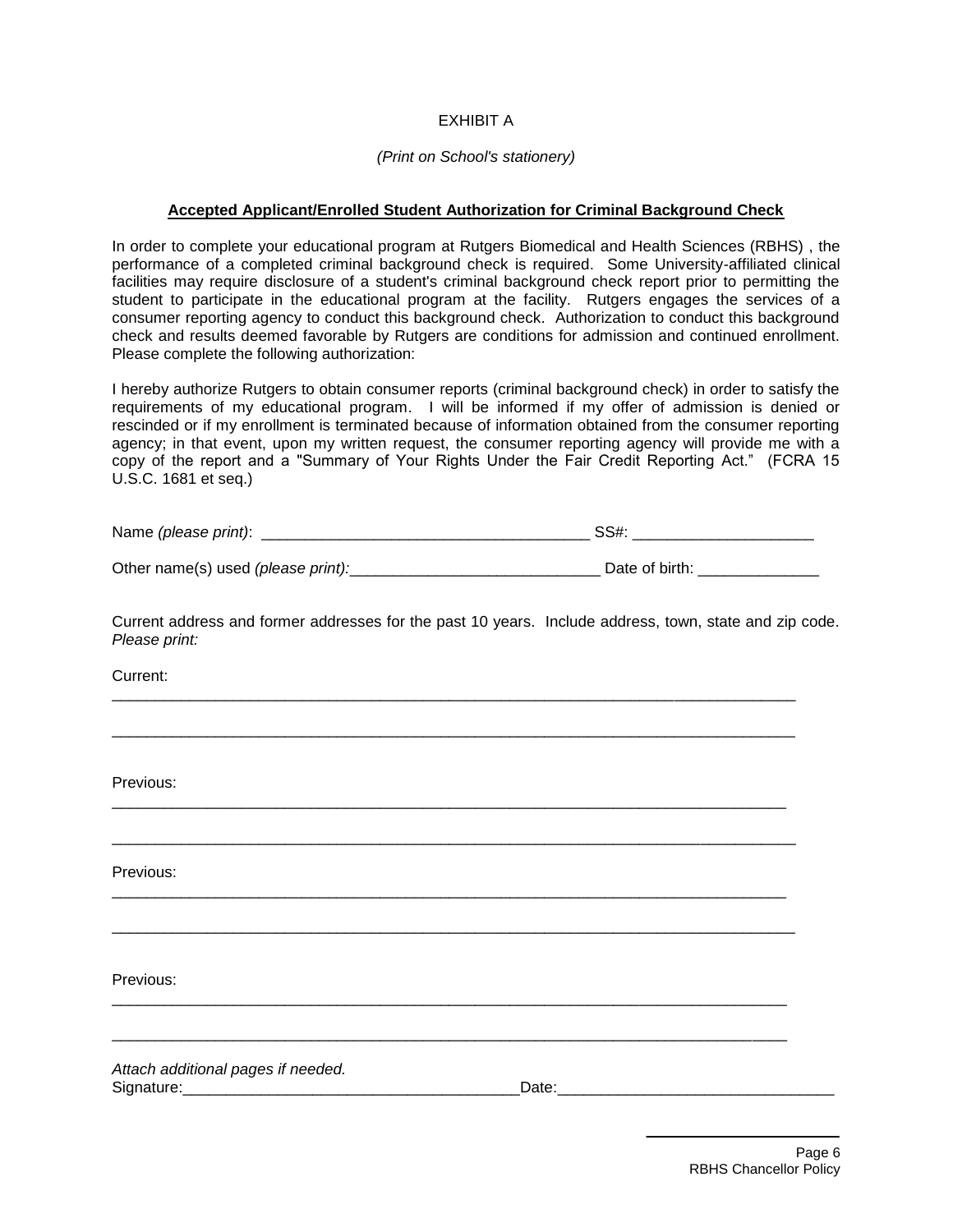# **EXHIBIT B**

*(Print on School's stationery)*

# **Accepted Applicant/Enrolled Student Disclosure Form**

Please answer the following questions and return this form with the Accepted Applicant/Enrolled Student Authorization for Criminal Background Check:

Have you ever been convicted of, or pleaded guilty or no contest to a crime, misdemeanor or other offense? (All convictions, guilty or no contest pleas must be disclosed unless you have a court order [written document] expunging the incident from your records.)

\_\_\_\_\_Yes

 $\blacksquare$  No

If yes, please describe the specific nature, year, location and disposition to date of the charge:

I hereby release Rutgers, its affiliated entities, employees and agents from all liability for requesting the above information and/or criminal background check reports and for acting based on such information and/or reports.

\_\_\_\_\_\_\_\_\_\_\_\_\_\_\_\_\_\_\_\_\_\_\_\_\_\_\_\_\_\_\_\_\_\_\_\_\_\_\_\_\_\_\_\_\_\_\_\_\_\_\_\_\_\_\_\_\_\_\_\_\_\_\_\_\_\_\_\_\_\_\_\_\_\_\_\_\_\_\_\_\_\_\_\_ \_\_\_\_\_\_\_\_\_\_\_\_\_\_\_\_\_\_\_\_\_\_\_\_\_\_\_\_\_\_\_\_\_\_\_\_\_\_\_\_\_\_\_\_\_\_\_\_\_\_\_\_\_\_\_\_\_\_\_\_\_\_\_\_\_\_\_\_\_\_\_\_\_\_\_\_\_\_\_\_\_\_\_\_ \_\_\_\_\_\_\_\_\_\_\_\_\_\_\_\_\_\_\_\_\_\_\_\_\_\_\_\_\_\_\_\_\_\_\_\_\_\_\_\_\_\_\_\_\_\_\_\_\_\_\_\_\_\_\_\_\_\_\_\_\_\_\_\_\_\_\_\_\_\_\_\_\_\_\_\_\_\_\_\_\_\_\_\_ \_\_\_\_\_\_\_\_\_\_\_\_\_\_\_\_\_\_\_\_\_\_\_\_\_\_\_\_\_\_\_\_\_\_\_\_\_\_\_\_\_\_\_\_\_\_\_\_\_\_\_\_\_\_\_\_\_\_\_\_\_\_\_\_\_\_\_\_\_\_\_\_\_\_\_\_\_\_\_\_\_\_\_\_ \_\_\_\_\_\_\_\_\_\_\_\_\_\_\_\_\_\_\_\_\_\_\_\_\_\_\_\_\_\_\_\_\_\_\_\_\_\_\_\_\_\_\_\_\_\_\_\_\_\_\_\_\_\_\_\_\_\_\_\_\_\_\_\_\_\_\_\_\_\_\_\_\_\_\_\_\_\_\_\_\_\_\_\_ \_\_\_\_\_\_\_\_\_\_\_\_\_\_\_\_\_\_\_\_\_\_\_\_\_\_\_\_\_\_\_\_\_\_\_\_\_\_\_\_\_\_\_\_\_\_\_\_\_\_\_\_\_\_\_\_\_\_\_\_\_\_\_\_\_\_\_\_\_\_\_\_\_\_\_\_\_\_\_\_\_\_\_\_ \_\_\_\_\_\_\_\_\_\_\_\_\_\_\_\_\_\_\_\_\_\_\_\_\_\_\_\_\_\_\_\_\_\_\_\_\_\_\_\_\_\_\_\_\_\_\_\_\_\_\_\_\_\_\_\_\_\_\_\_\_\_\_\_\_\_\_\_\_\_\_\_\_\_\_\_\_\_\_\_\_\_\_\_ \_\_\_\_\_\_\_\_\_\_\_\_\_\_\_\_\_\_\_\_\_\_\_\_\_\_\_\_\_\_\_\_\_\_\_\_\_\_\_\_\_\_\_\_\_\_\_\_\_\_\_\_\_\_\_\_\_\_\_\_\_\_\_\_\_\_\_\_\_\_\_\_\_\_\_\_\_\_\_\_\_\_\_\_ \_\_\_\_\_\_\_\_\_\_\_\_\_\_\_\_\_\_\_\_\_\_\_\_\_\_\_\_\_\_\_\_\_\_\_\_\_\_\_\_\_\_\_\_\_\_\_\_\_\_\_\_\_\_\_\_\_\_\_\_\_\_\_\_\_\_\_\_\_\_\_\_\_\_\_\_\_\_\_\_\_\_\_\_ \_\_\_\_\_\_\_\_\_\_\_\_\_\_\_\_\_\_\_\_\_\_\_\_\_\_\_\_\_\_\_\_\_\_\_\_\_\_\_\_\_\_\_\_\_\_\_\_\_\_\_\_\_\_\_\_\_\_\_\_\_\_\_\_\_\_\_\_\_\_\_\_\_\_\_\_\_\_\_\_\_\_\_\_

I certify that the information above is true, accurate and complete. Any omission, or false or misleading information may result in actions including, but not limited to, denial or rescission of an offer of admission, disciplinary action or dismissal. I also agree to notify the School of any future convictions, guilty pleas or no contest pleas to any crime, misdemeanor or other offense; and of any future arrests, charges or investigations by any law enforcement authorities or professional licensing authorities by the next business day following the reportable event. If next day reporting is not feasible, I will notify the School as soon as possible, and in no event later than ten working days following the event.

Name: \_\_\_\_\_\_\_\_\_\_\_\_\_\_\_\_\_\_\_\_\_\_\_\_\_\_\_\_\_\_\_\_\_\_\_\_\_\_\_\_\_\_\_\_\_\_\_\_

(Please print)

Signature: \_\_\_\_\_\_\_\_\_\_\_\_\_\_\_\_\_\_\_\_\_\_\_\_\_\_\_\_\_\_\_\_\_\_\_\_\_\_\_\_\_\_\_\_\_

Date: \_\_\_\_\_\_\_\_\_\_\_\_\_\_\_\_\_\_\_\_\_\_\_\_\_\_\_\_\_\_\_\_\_\_\_\_\_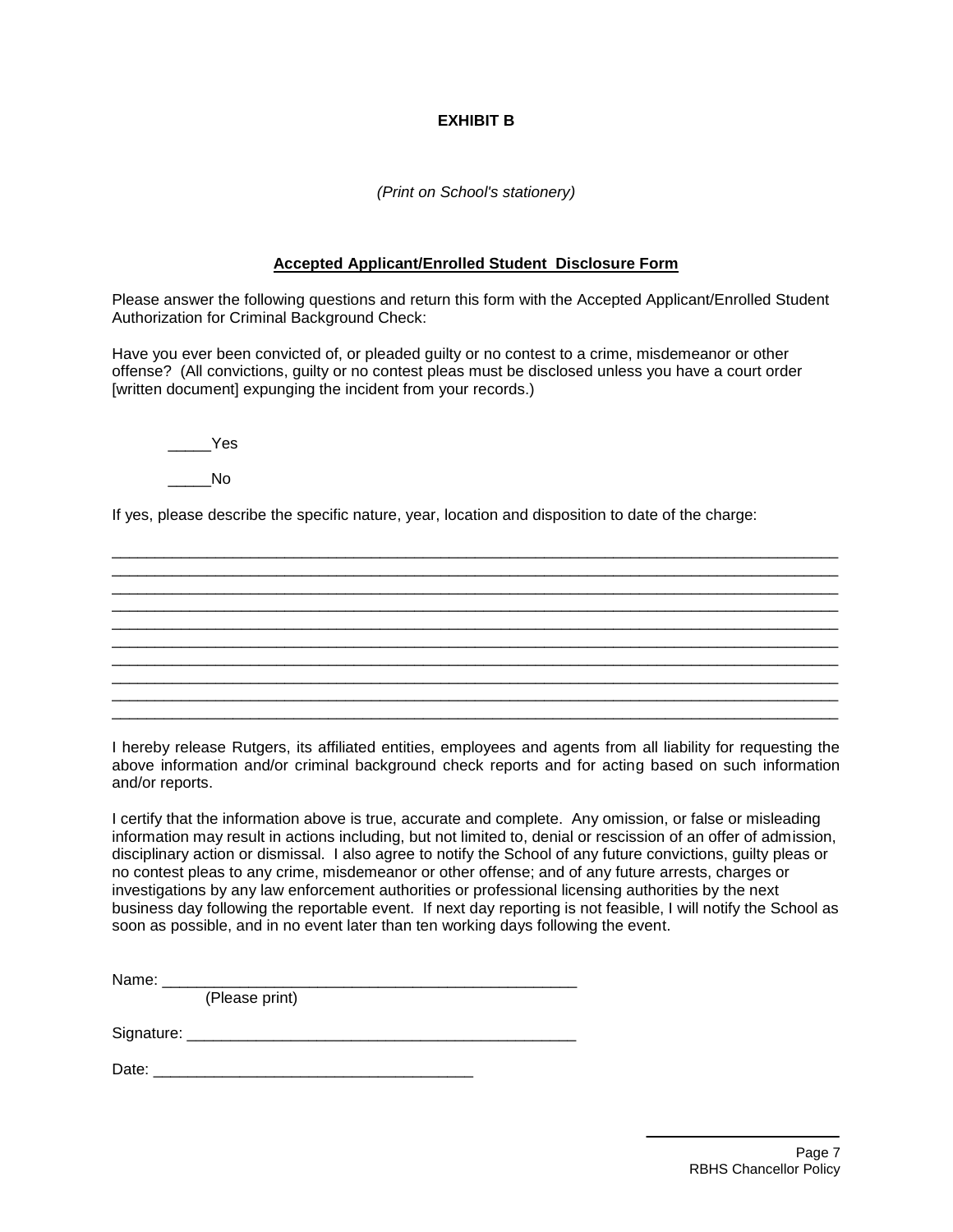# **EXHIBIT C**

*Para informacion en espanol, visite www.ftc.gov/credit o escribe a la FTC Consumer Response Center, Room 130-A 600 Pennsylvania Ave. N.W., Washington, D.C. 20580.*

#### *A Summary of Your Rights Under the Fair Credit Reporting Act*

The federal Fair Credit Reporting Act (FCRA) promotes accuracy, fairness, and privacy of information in the files of consumer reporting agencies. There are many types of consumer reporting agencies, including credit bureaus and specialty agencies (such as agencies that sell information about check writing histories, medical records, and rental history records). Here is a summary of your major rights under the FCRA. **For more information, including information about additional rights, go to www.ftc.gov/credit or write to: Consumer Response Center, Room I30-A, Federal Trade Commission, 600 Pennsylvania Ave. N.W., Washington, D.C. 20580.**

- **You must be told if information in your file has been used against you.** Anyone who uses a credit report or another type of consumer report to deny your application for credit, insurance, or employment – or to take another adverse action against you – must tell you, and must give you the name, address, and phone number of the agency that provided the information.
- **You have the right to know what is in your file.** You may request and obtain all the information about you in the files of a consumer reporting agency (your "file disclosure"). You will be required to provide proper identification, which may include your Social Security number. In many cases, the disclosure will be free. You are entitled to a free file disclosure if:
	- a person has taken adverse action against you because of information in your credit report;
	- you are the victim of identify theft and place a fraud alert in your file;
	- your file contains inaccurate information as a result of fraud;
	- you are on public assistance; you are unemployed but expect to apply for employment within 60 days. In addition, by September 2005 all consumers will be entitled to one free disclosure every 12 months upon request from each nationwide credit bureau and from nationwide specialty consumer reporting agencies. See www.ftc.gov/credit for additional information.
- **You have the right to ask for a credit score.** Credit scores are numerical summaries of your credit-worthiness based on information from credit bureaus. You may request a credit score from consumer reporting agencies that create scores or distribute scores used in residential real property loans, but you will have to pay for it. In some mortgage transactions, you will receive credit score information for free from the mortgage lender.
- **You have the right to dispute incomplete or inaccurate information.** If you identify information in your file that is incomplete or inaccurate, and report it to the consumer reporting agency, the agency must investigate unless your dispute is frivolous. See www.ftc.gov/credit for an explanation of dispute procedures.
- **Consumer reporting agencies must correct or delete inaccurate, incomplete, or unverifiable information.** Inaccurate, incomplete or unverifiable information must be removed or corrected, usually within 30 days. However, a consumer reporting agency may continue to report information it has verified as accurate.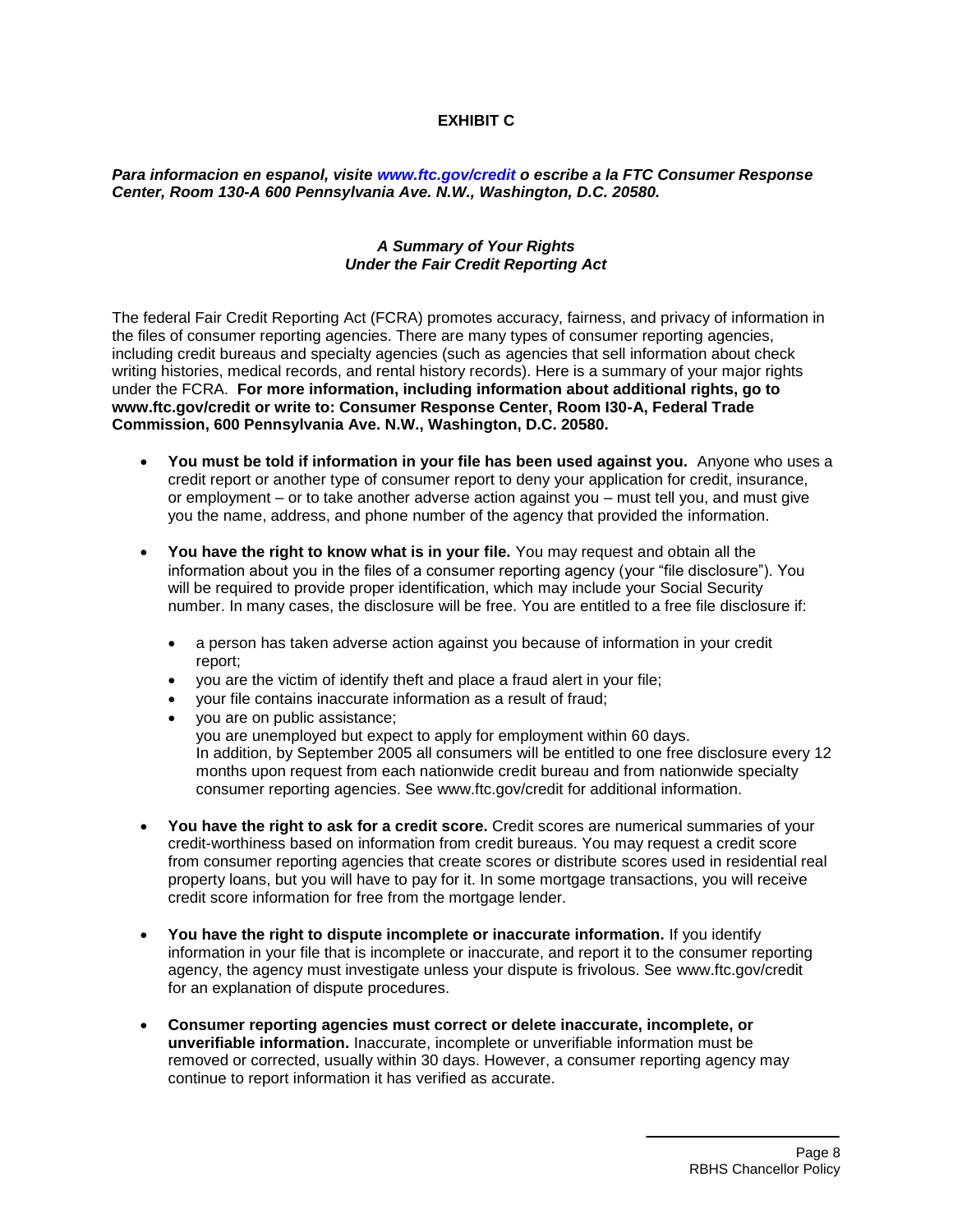- **Consumer reporting agencies may not report outdated negative information.** In most cases, a consumer reporting agency may not report negative information that is more than seven years old, or bankruptcies that are more than 10 years old.
- **Access to your file is limited.** A consumer reporting agency may provide information about you only to people with a valid need -- usually to consider an application with a creditor, insurer, employer, landlord, or other business. The FCRA specifies those with a valid need for access.
- **You must give your consent for reports to be provided to employers.** A consumer reporting agency may not give out information about you to your employer, or a potential employer, without your written consent given to the employer. Written consent generally is not required in the trucking industry. For more information, go to [www.ftc.gov/credit.](http://www.ftc.gov/credit)
- **You may limit "prescreened" offers of credit and insurance you get based on information in your credit report.** Unsolicited "prescreened" offers for credit and insurance must include a toll-free phone number you can call if you choose to remove your name and address from the lists these offers are based on. You may opt-out with the nationwide credit bureaus by calling them directly.
- **You may seek damages from violators.** If a consumer reporting agency, or, in some cases, a user of consumer reports or a furnisher of information to a consumer reporting agency violates the FCRA, you may be able to sue in state or federal court.
- **Identity theft victims and active duty military personnel have additional rights.** For more information, visit www.ftc.gov/credit.

**States may enforce the FCRA, and many states have their own consumer reporting laws. In some cases, you may have more rights under state law. For more information, contact your state or local consumer protection agency or your state Attorney General. Federal enforcers are:**

| <b>TYPE OF BUSINESS:</b>                               | CONTACT:                                     |  |
|--------------------------------------------------------|----------------------------------------------|--|
| Consumer reporting agencies, creditors and others      | <b>Federal Trade Commission</b>              |  |
| not listed below                                       | Consumer Response Center - FCRA              |  |
|                                                        | Washington, DC 20580 1-877-382-4357          |  |
| National banks, federal branches/agencies of foreign   | Office of the Comptroller of the Currency    |  |
| banks (word "National" or initials "N.A." appear in or | Compliance Management, Mail Stop 6-6         |  |
| after bank's name)                                     | Washington, DC 20219 800-613-6743            |  |
| Federal Reserve System member banks (except            | Federal Reserve Board                        |  |
| national banks, and federal branches/agencies of       | Division of Consumer & Community Affairs     |  |
| foreign banks)                                         | Washington, DC 20551 202-452-3693            |  |
| Savings associations and federally chartered savings   | Office of Thrift Supervision                 |  |
| banks (word "Federal" or initials "F.S.B." appear in   | <b>Consumer Programs</b>                     |  |
| federal institution's name)                            | Washington, DC 20552 800-842-6929            |  |
| Federal credit unions (words "Federal Credit Union"    | National Credit Union Administration         |  |
| appear in institution's name)                          | 1775 Duke Street                             |  |
|                                                        | Alexandria, VA 22314 703-519-4600            |  |
| State chartered banks that are not members of the      | <b>Federal Deposit Insurance Corporation</b> |  |
| <b>Federal Reserve System</b>                          | Consumer Response Center, 2345 Grand         |  |
|                                                        | Avenue, Suite 100                            |  |
|                                                        | Kansas City, Missouri 64108-2638 1-877-275-  |  |
|                                                        | 3342                                         |  |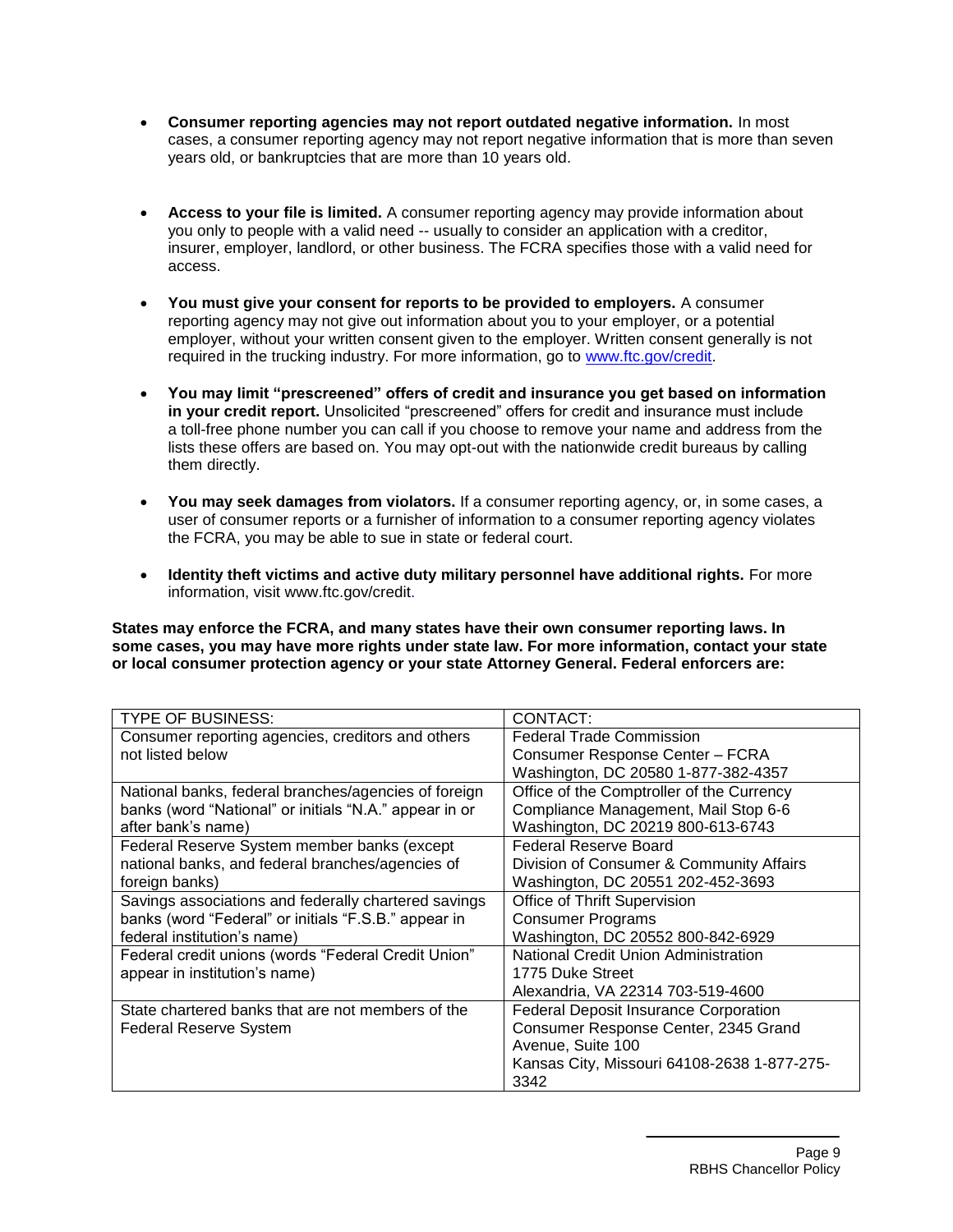| Air, surface, or rail common carriers regulated by | Department of Transportation           |
|----------------------------------------------------|----------------------------------------|
| former Civil Aeronautics Board or Interstate       | <b>Office of Financial Management</b>  |
| <b>Commerce Commission</b>                         | Washington, DC 20590 202-366-1306      |
| Activities subject to the Packers and              | Department of Agriculture              |
| Stockyards Act, 1921                               | Office of Deputy Administrator - GIPSA |
|                                                    | Washington, DC 20250 202-720-7051      |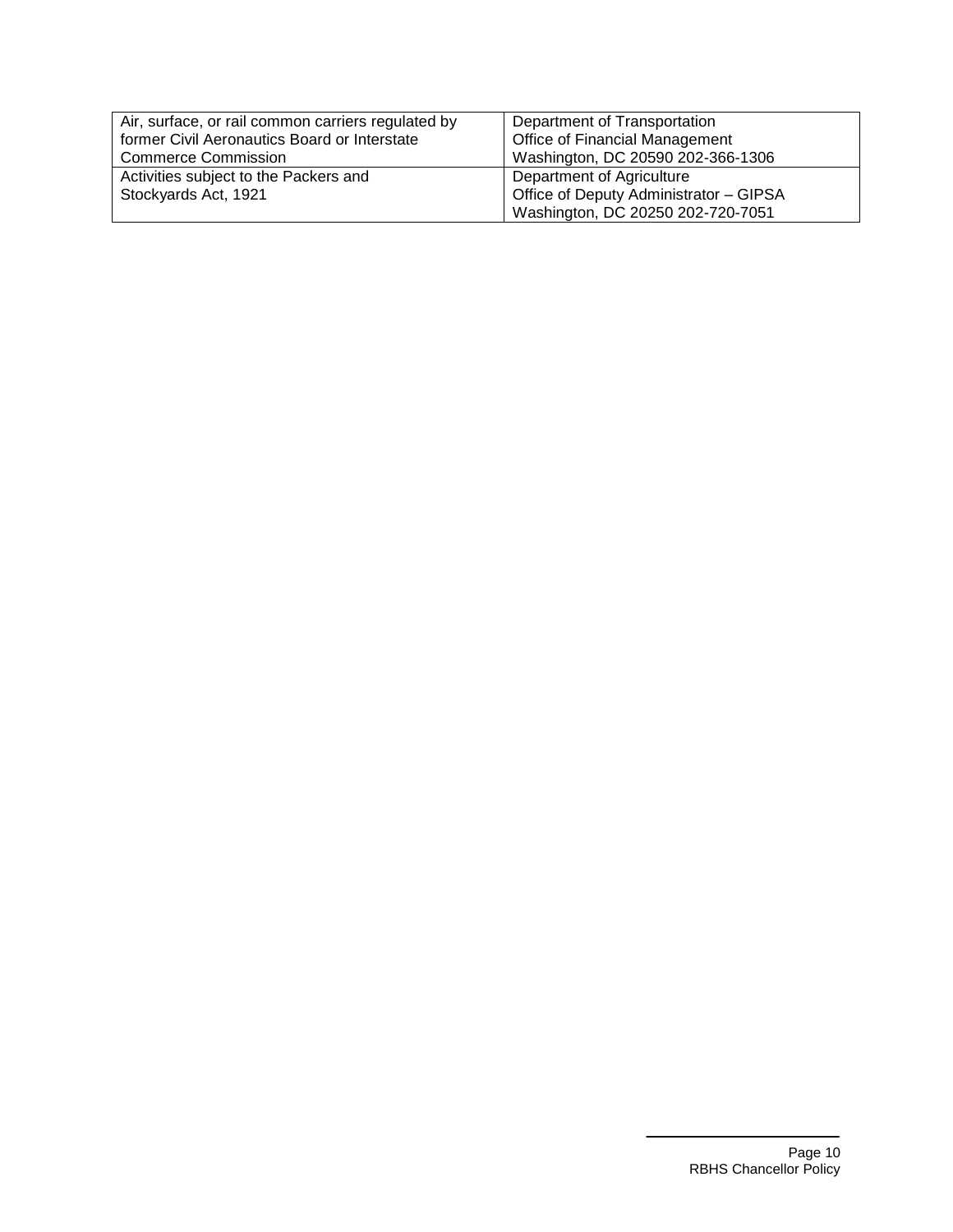# **EXHIBIT D**

#### **SAMPLE LETTER FROM A SCHOOL TO AN ACCEPTED APPLICANT FOR ADMISSION ACCOMPANYING A CRIMINAL BACKGROUND CHECK REPORT CONTAINING INFORMATION OF CONCERN AND REQUESTING ADDITIONAL INFORMATION**

Dear :

Pursuant to the authorization and information you provided, a criminal background check has been completed. A copy of the report produced by the consumer reporting agency is enclosed for your review. You have the right to dispute the accuracy or completeness of any information contained in the report by contacting the consumer reporting agency directly:

*(type name, address and phone number of consumer reporting agency)*

A copy of "A Summary of Your Rights Under the Fair Credit Reporting Act" is enclosed with this letter.

Please review carefully each item in the report and provide a detailed, written description and explanation, along with appropriate documentation, including police reports. Pending the resolution of this issue to the satisfaction of Rutgers , your pre-enrollment requirements have not been met and your offer of admission is not final.

Please return your response to \_\_\_\_\_\_\_\_\_\_\_\_\_\_\_\_\_\_\_\_\_\_\_\_ within ten working days of the date of this letter. As noted in your application and in your authorization to conduct the background check, your admission may be denied or rescinded, unless the results of your background check are deemed favorable by Rutgers .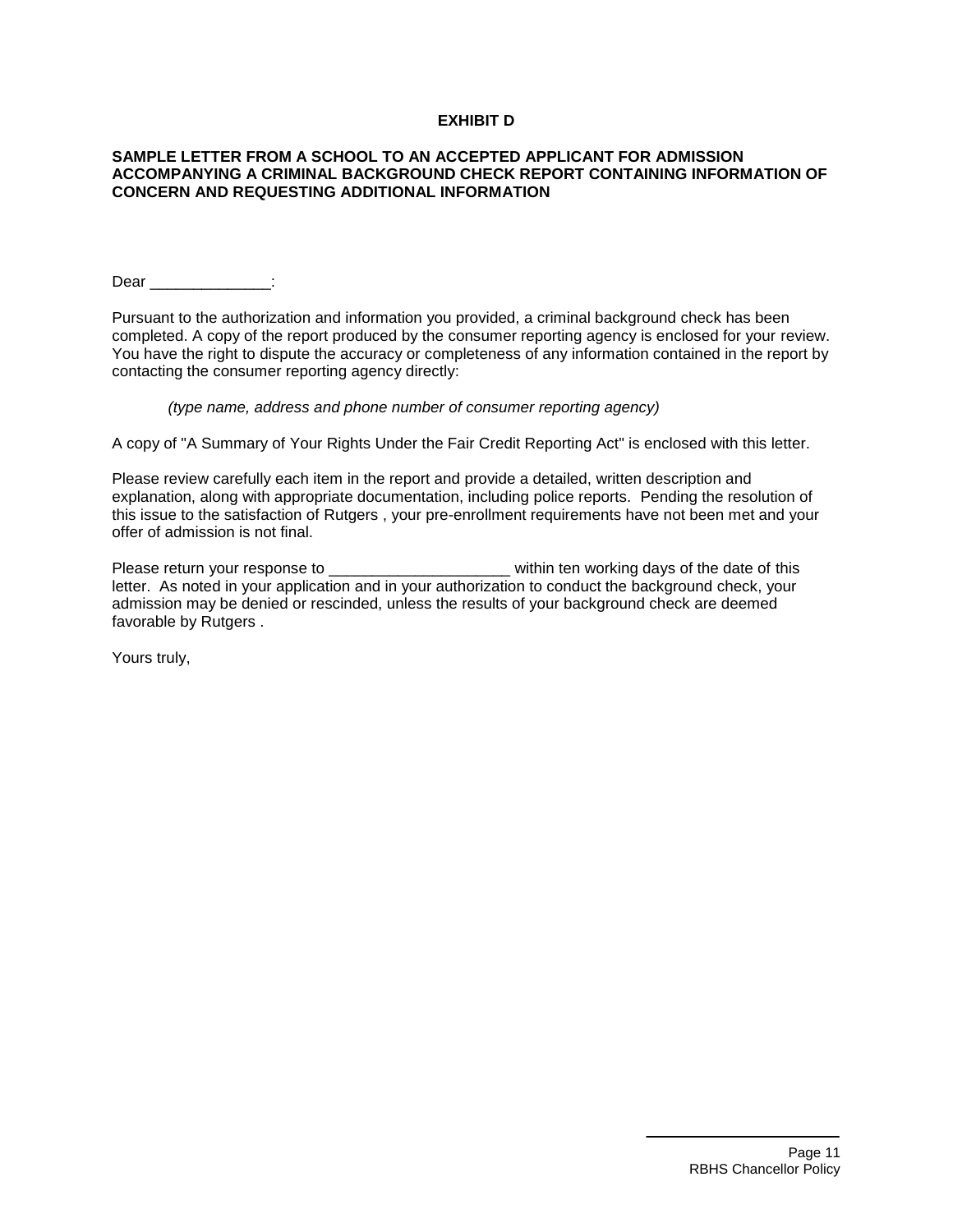## **EXHIBIT E**

#### **SAMPLE LETTER FROM A SCHOOL TO AN ENROLLED STUDENT ACCOMPANYING A CRIMINAL BACKGROUND CHECK REPORT CONTAINING INFORMATION OF CONCERN AND REQUESTING ADDITIONAL INFORMATION**

Dear \_\_\_\_\_\_\_\_\_\_\_\_\_\_\_\_\_\_\_\_\_\_\_\_\_\_\_\_\_\_\_\_:

Pursuant to the authorization and information you provided, a criminal background check has been completed. A copy of the report produced by the consumer reporting agency is enclosed for your review. You have the right to dispute the accuracy or completeness of any information contained in the report by contacting the consumer reporting agency directly:

*(type name, address and phone number of consumer reporting agency)*

A copy of "A Summary of Your Rights Under the Fair Credit Reporting Act" is enclosed with this letter.

Please review carefully each item in the report and provide a detailed, written description and explanation, along with appropriate documentation, **including police reports**. Pending the resolution of this issue to the satisfaction of Rutgers , your ability to participate in training at clinical facilities and your continued enrollment are at risk.

Please return your response to \_\_\_\_\_\_\_\_\_\_\_\_\_\_\_\_\_\_\_\_\_\_\_\_\_\_\_\_\_\_\_ within ten working days of the date of this letter. As indicated in your authorization to conduct the background check, you may be subject to dismissal from the program, unless the results of your background check are deemed favorable by Rutgers .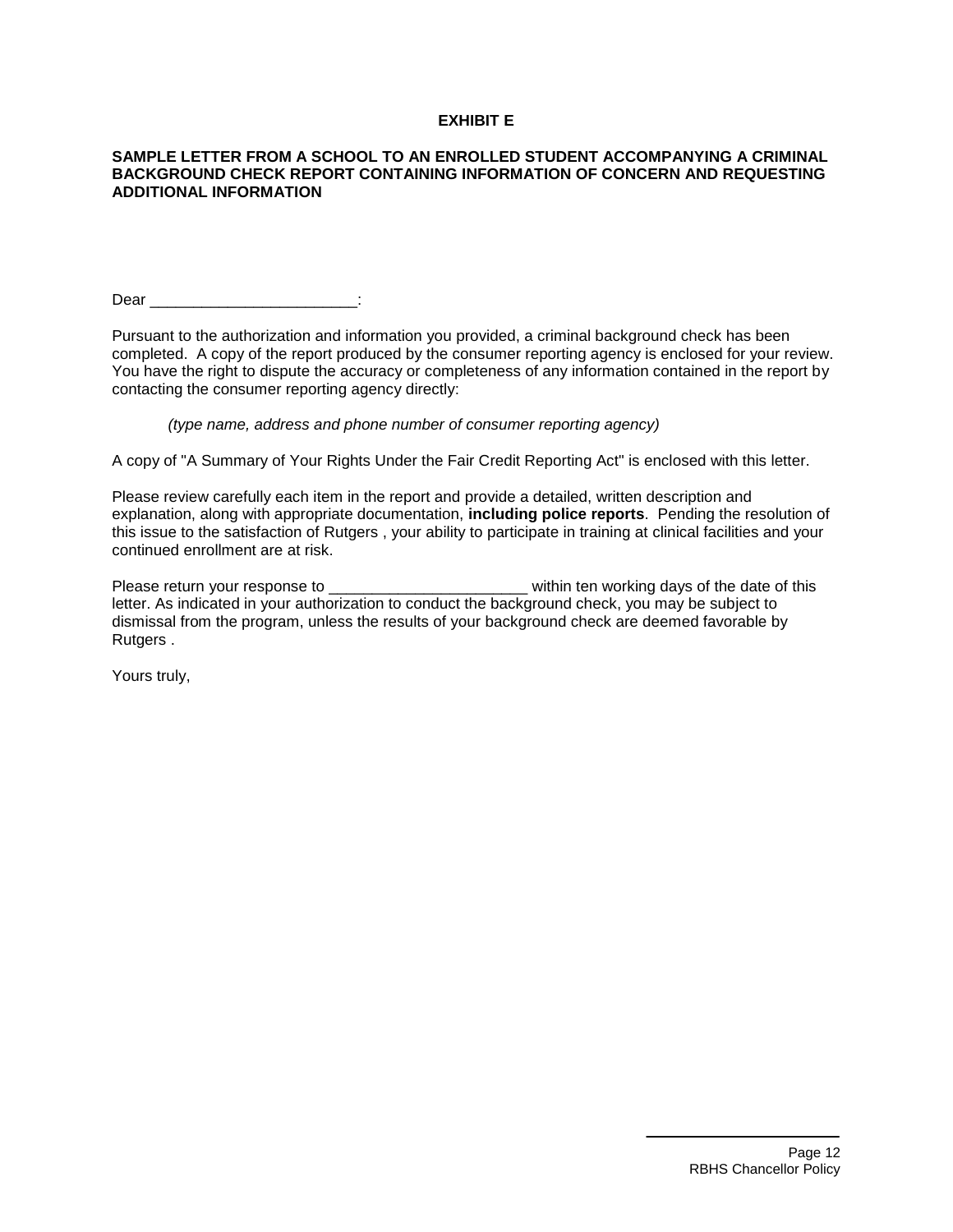# **EXHIBIT F**

### **SAMPLE LETTER FROM A SCHOOL TO AN ACCEPTED APPLICANT OR ENROLLED STUDENT IN WHICH CONSENT IS SOUGHT TO DISCLOSE CRIMINAL BACKGROUND CHECK REPORTS TO CLINICAL FACILITIES**

Dear \_\_\_\_\_\_\_\_\_\_\_\_\_\_\_\_\_\_\_\_\_\_\_\_\_\_\_\_\_\_:

This is to inform you that the state of the state of the state of the state of the state of the state of the state of the state of the state of the state of the state of the state of the state of the state of the state of students' criminal background check reports and supplementary materials as a condition of acceptance for training at the facility. Training at the facility is an important component of your educational program, and equivalent clinical experiences may not be available at other facilities.

Please sign below, indicating your consent for Rutgers to disclose to the facility a copy of your criminal background check report and any other materials provided by you or others in connection with the report. Return signed copy to \_\_\_\_\_\_\_\_\_\_\_\_\_\_\_\_\_\_\_\_\_\_\_\_\_\_\_\_\_\_\_\_\_\_\_\_\_\_\_\_\_\_\_\_\_.

Thank you.

Yours truly,

Name *(Print)* Signature

\_\_\_\_\_\_\_\_\_\_\_\_\_\_\_\_\_\_\_\_\_\_\_\_\_\_\_\_\_\_\_\_\_ \_\_\_\_\_\_\_\_\_\_\_\_\_\_\_\_\_\_\_\_\_\_\_\_\_\_\_\_\_\_\_\_\_\_

Date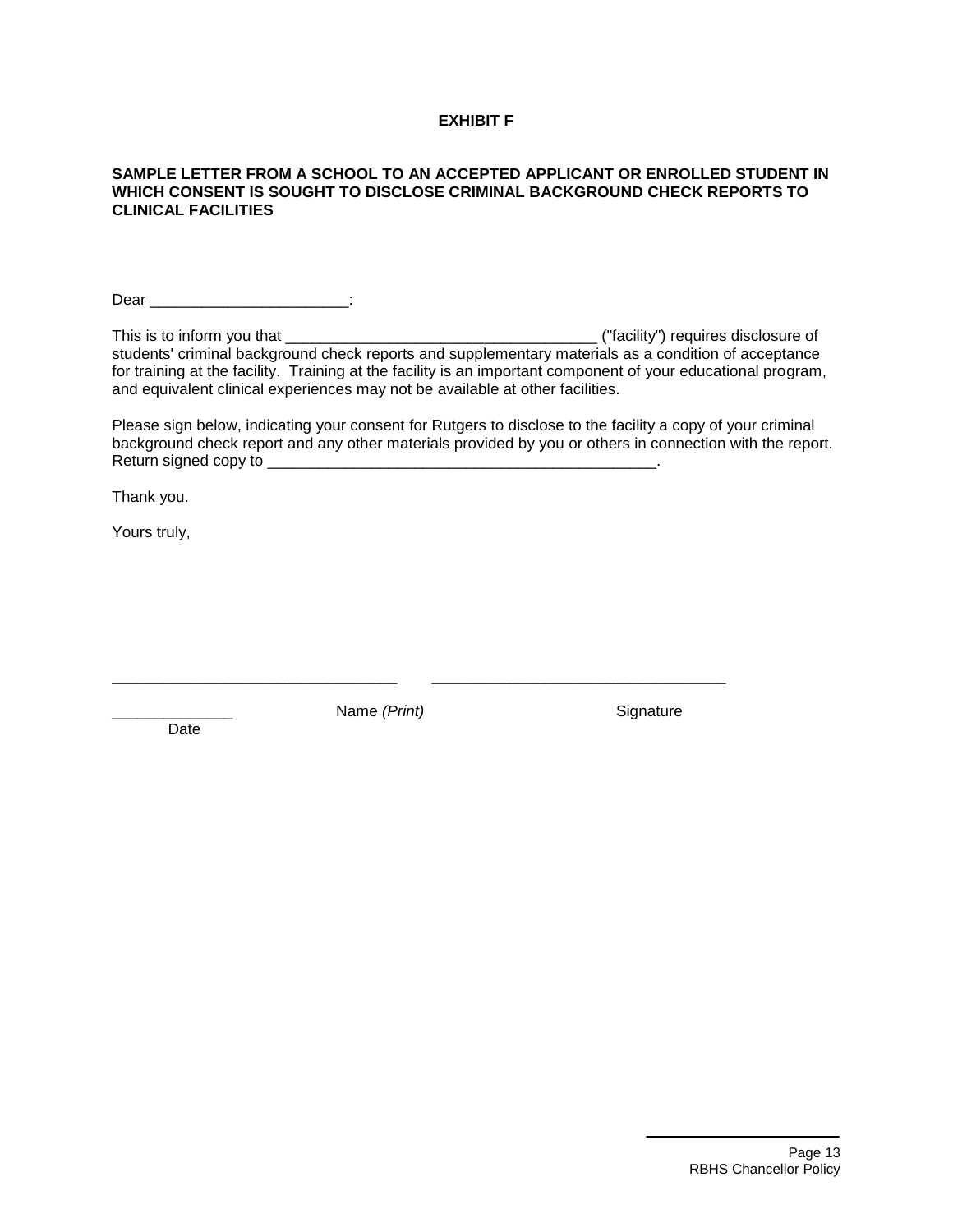## **EXHIBIT G**

## **SAMPLE LETTER FROM A SCHOOL TO AN ENROLLED STUDENT DISMISSING THE STUDENT AFTER REVIEW OF ITEMS OF CONCERN FROM A CRIMINAL BACKGROUND CHECK**

Dear in the contract of the contract of the contract of the contract of the contract of the contract of the contract of the contract of the contract of the contract of the contract of the contract of the contract of the co

This is to inform you that the review of the results of your criminal background check and the explanation and information you provided has been completed. I regret to inform you that the results are not deemed favorable by Rutgers. Your enrollment, which was conditioned on results deemed favorable by , is terminated effective immediately and you are dismissed from *(school).*

This decision is based, in whole or in part, on information provided in a consumer report furnished by:

### *(type name, address and phone number of consumer reporting agency)*

Please be advised that the consumer reporting agency did not make the decision to take this action and will be unable to provide you with the specific reasons why you have been dismissed. You have a right to obtain a free copy of the consumer report which the consumer reporting agency prepared on you by writing to the consumer reporting agency. You also have the right to dispute the accuracy or completeness of any information contained in the report by contacting the consumer reporting agency directly. A copy of "A Summary of Your Rights Under the Fair Credit Reporting Act" is enclosed with this letter.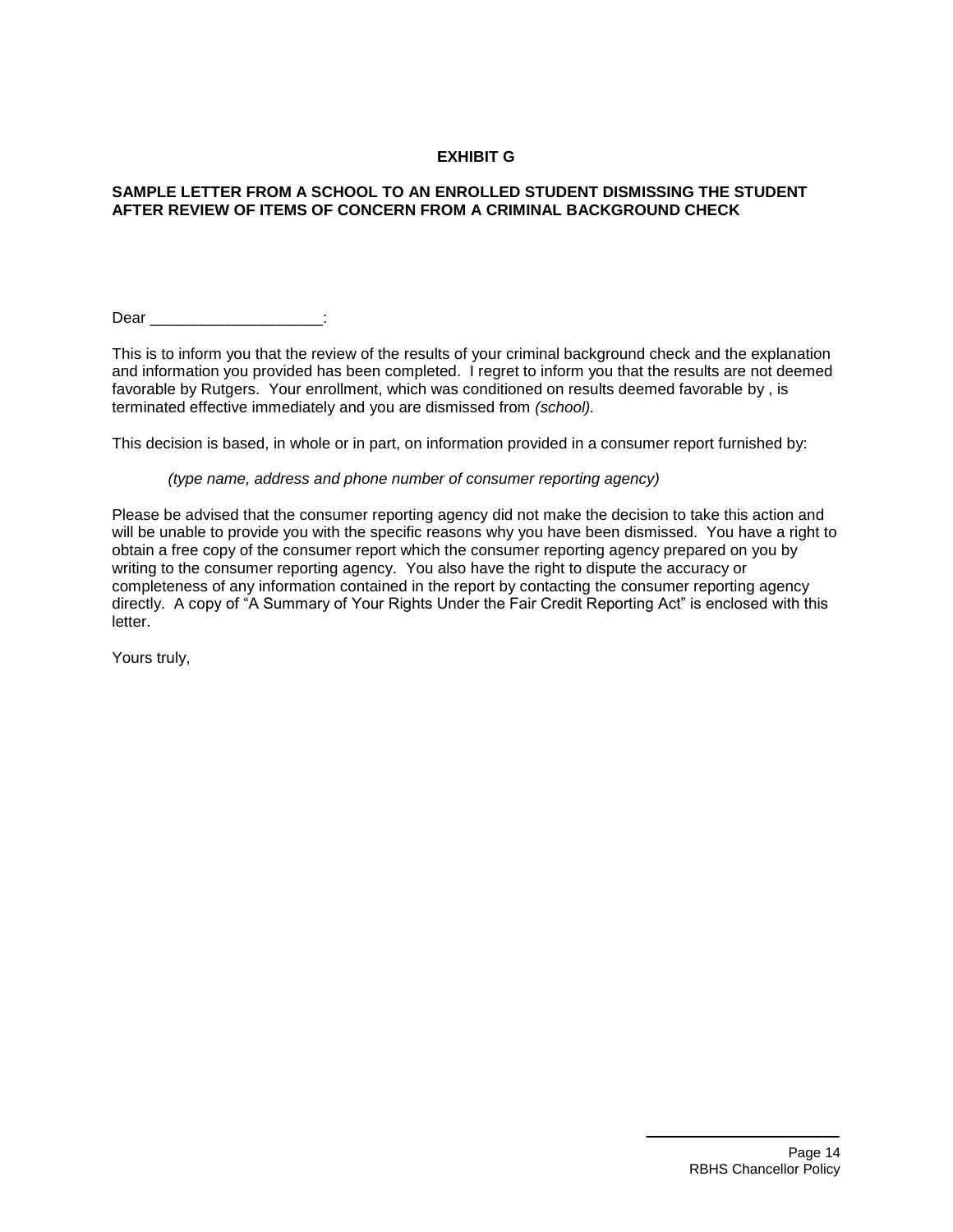# **EXHIBIT H**

### **SAMPLE LETTER FROM A SCHOOL TO AN ACCEPTED APPLICANT FOR ADMISSION WHO IS NOT YET ENROLLED WITHDRAWING AN OFFER OF ADMISSION**

Dear \_\_\_\_\_\_\_\_\_\_\_\_\_\_\_\_\_\_\_\_\_\_\_\_\_:

This is to inform you that the review of the results of your criminal background check and the explanation and information you provided has been completed. I regret to inform you that the results are not deemed favorable by Rutgers. Your offer of admission for the (Fall/Spring 200X) semester, which was conditioned on results deemed favorable by Rutgers, is therefore withdrawn.

This decision is based, in whole or in part, on information provided in a consumer report furnished by:

#### *(type name, address and phone number of consumer reporting agency)*

Please be advised that the consumer reporting agency did not make the decision to take this action and will be unable to provide you with the specific reasons why you were not offered final admission. You have a right to obtain a free copy of the consumer report which the consumer reporting agency prepared on you by writing to the consumer reporting agency. You also have the right to dispute the accuracy or completeness of any information contained in the report by contacting the consumer reporting agency directly. A copy of "A Summary of Your Rights Under the Fair Credit Reporting Act" is enclosed with this letter.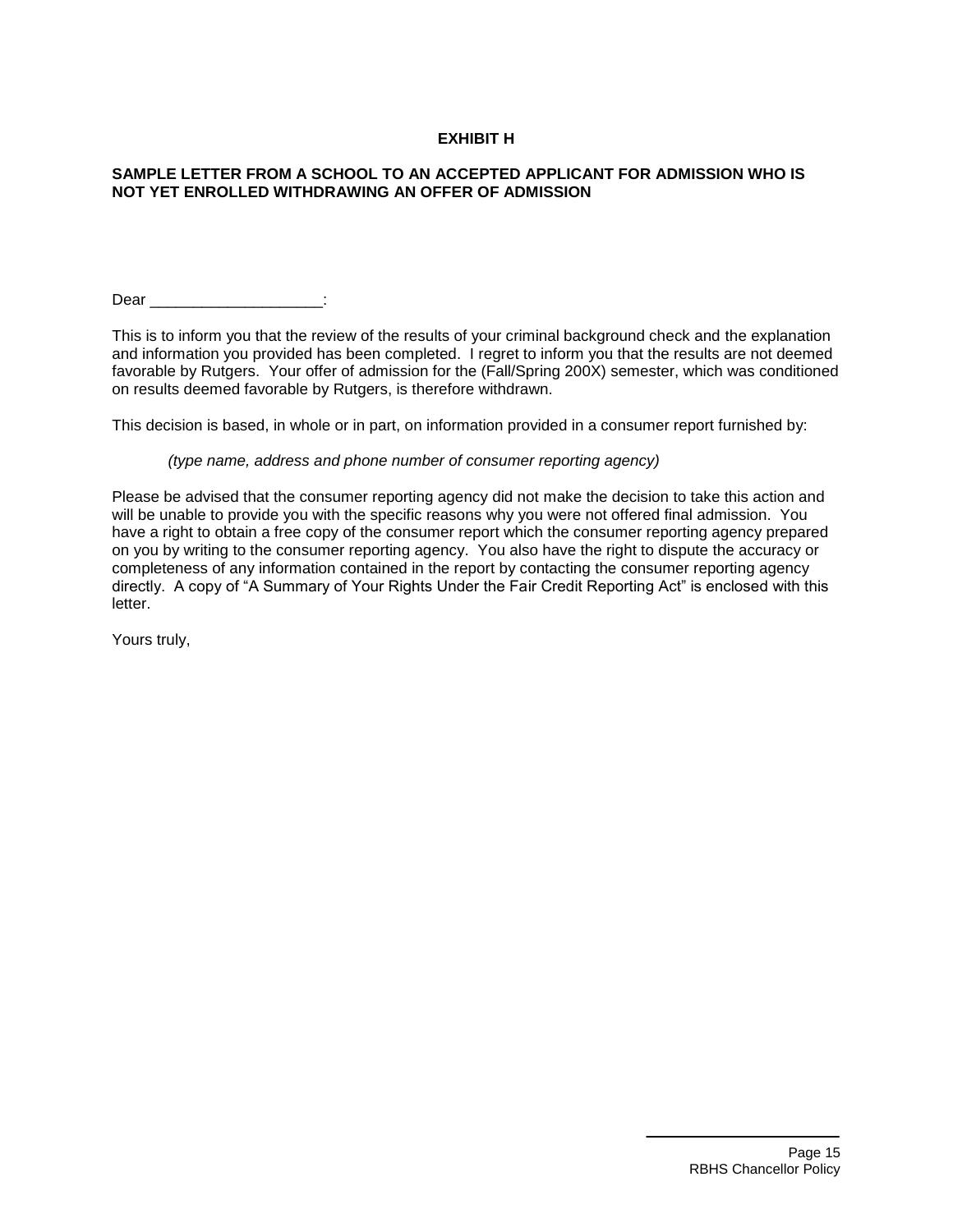# **EXHIBIT I**

#### **SAMPLE LETTER FROM A SCHOOL TO AN APPLICANT ACCEPTED FOR ADMISSION WITHDRAWING AN OFFER OF ADMISSION WHEN APPLICANT HAS NOT PROVIDED REQUIRED DOCUMENTS ABOUT INFORMATION OF CONCERN FROM A CRIMINAL BACKGROUND CHECK**

Dear \_\_\_\_\_\_\_\_\_\_\_\_\_\_\_\_\_\_\_\_\_\_\_\_\_\_\_\_:

This is to inform you that the review of the results of your criminal background check has been completed. Because you failed to provide the explanation and/or other documents requested, your results were reviewed without them. I regret to inform you that the results are not deemed favorable by Rutgers. Your offer of admission for the (Fall/Spring 200X) semester, which was conditioned on results deemed favorable by Rutgers, is therefore withdrawn.

This decision is based, in whole or in part, on information provided in a consumer report furnished by the following consumer reporting agency:

*(type name, address and phone number of consumer reporting agency)*

Please be advised that the consumer reporting agency did not make the decision to take this action and will be unable to provide you with the specific reasons why you were not offered final admission. You have a right to obtain a free copy of the consumer report which the consumer reporting agency prepared on you by writing to the consumer reporting agency. You also have the right to dispute the accuracy or completeness of any information contained in the report by contacting the consumer reporting agency directly. A copy of "A Summary of Your Rights Under the Fair Credit Reporting Act" is enclosed with this letter.